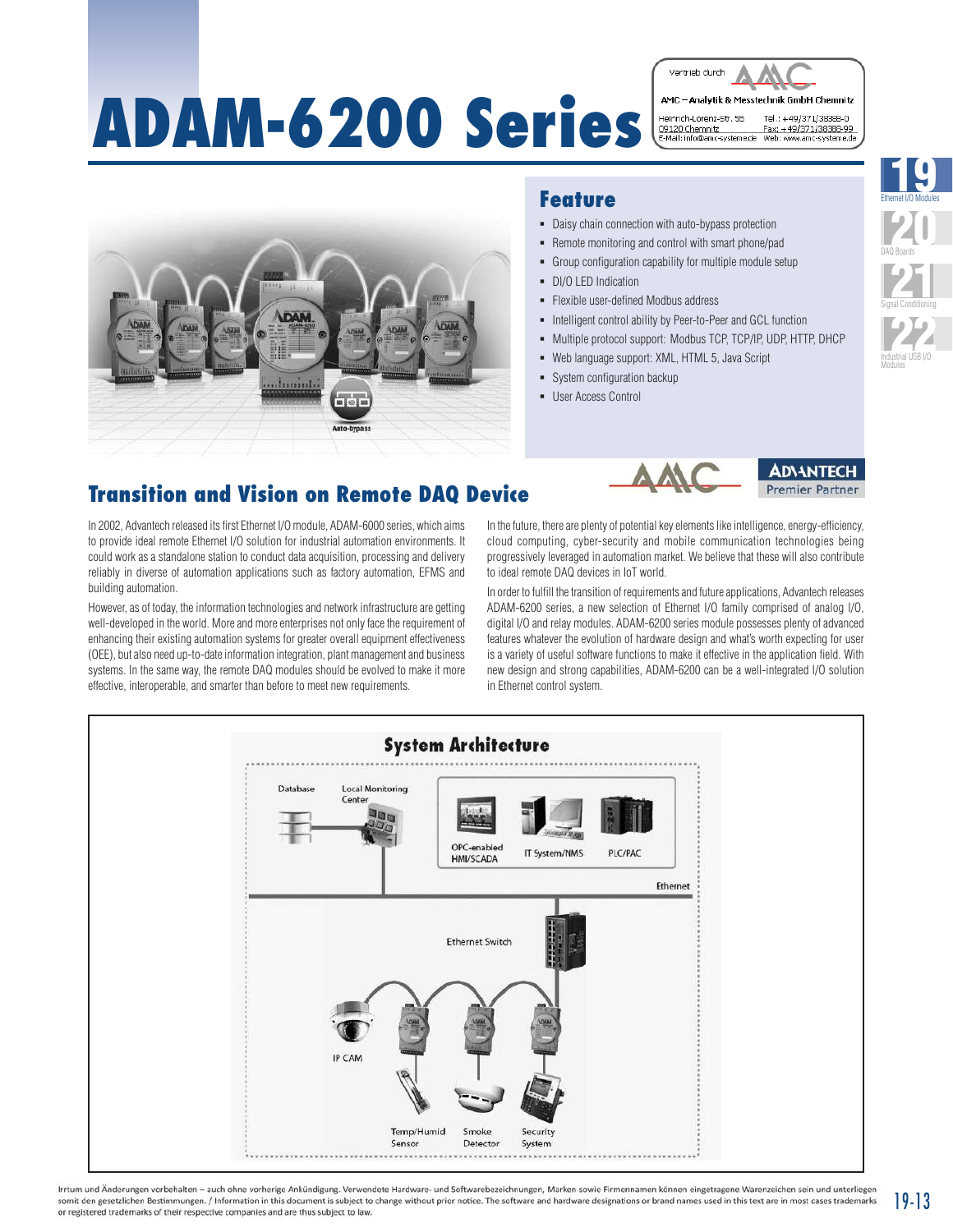# **ADAM-6200 Key Features**

## **Flexible Deployment with Daisy Chain Networking and Auto-Bypass Protection**

ADAM-6200 module has built-in Ethernet switches to allow daisy chain connections in an Ethernet network, making it easier to deploy, saving wiring costs, and helping improve scalability. The two Ethernet ports are fully compliant with IEEE 802.3u 10/100Mbps through standard RJ-45 connectors.

Although daisy chain topology brings attractive benefits for user, it still comes with the risk that once any device in the daisy-chain network suffers power outage, it will cause the disconnection of all devices data stream

#### Auto-bypass Protection

To prevent this critical issue from happening, Advantech especially refines the hardware design of ADAM-6200 so that it can rapidly recover the network connection in about 2.5 seconds. Therefore, the damage will be greatly minimized.



#### **Remote Monitoring and Control with Smart Phone/Pad**

In early stage of automation, it's hard to access or obtain the data of equipments online when conducting on-site inspection. Mostly, the possible way to do that is communicating with engineers in branch or central control room where the SCADA program is running. It always takes extra efforts to complete an on-site checking or debugging.

The ADAM-6200 series module integrates the latest Web language HTML 5, allowing users to remotely monitor the status of all online modules without bridging SCADA system and to perform basic I/O configurations on any built-in HMI devices such as Smart Phone, Smart Pad over the Internet. Moreover, users can further develop its extended applications based on the default HTML 5 file embedded in the module.

#### HTML 5

19-14

HTML is a markup language popularly used to program the content for Web page over the Internet. The fifth revision (HTML 5) is the latest revision which enhances its syntax structure and additionally mixes up with rich Web technologies like CSS, Java Script to implement more Web service, API, interactive applications in mobile communications.



## **Group Configuration Capability for Multiple Module Setup**

In certain application scenario, it requires to set multiple modules with the same settings because these modules are doing the same tasks on different sites. Users have to set configurations of module one after another before onsite deployment. After the modules are installed and the system is running, it will still require repetitive efforts in maintenance when doing firmware update.

ADAM-6200 series module is equipped with group configuration capability to reduce the repetitive efforts and quickly finish the multiple module setups, including firmware upgrade, configuration and HTML 5 file at one time. Users can finish the module installation faster than before as the configuration time tremendously reduced.

![](_page_1_Picture_16.jpeg)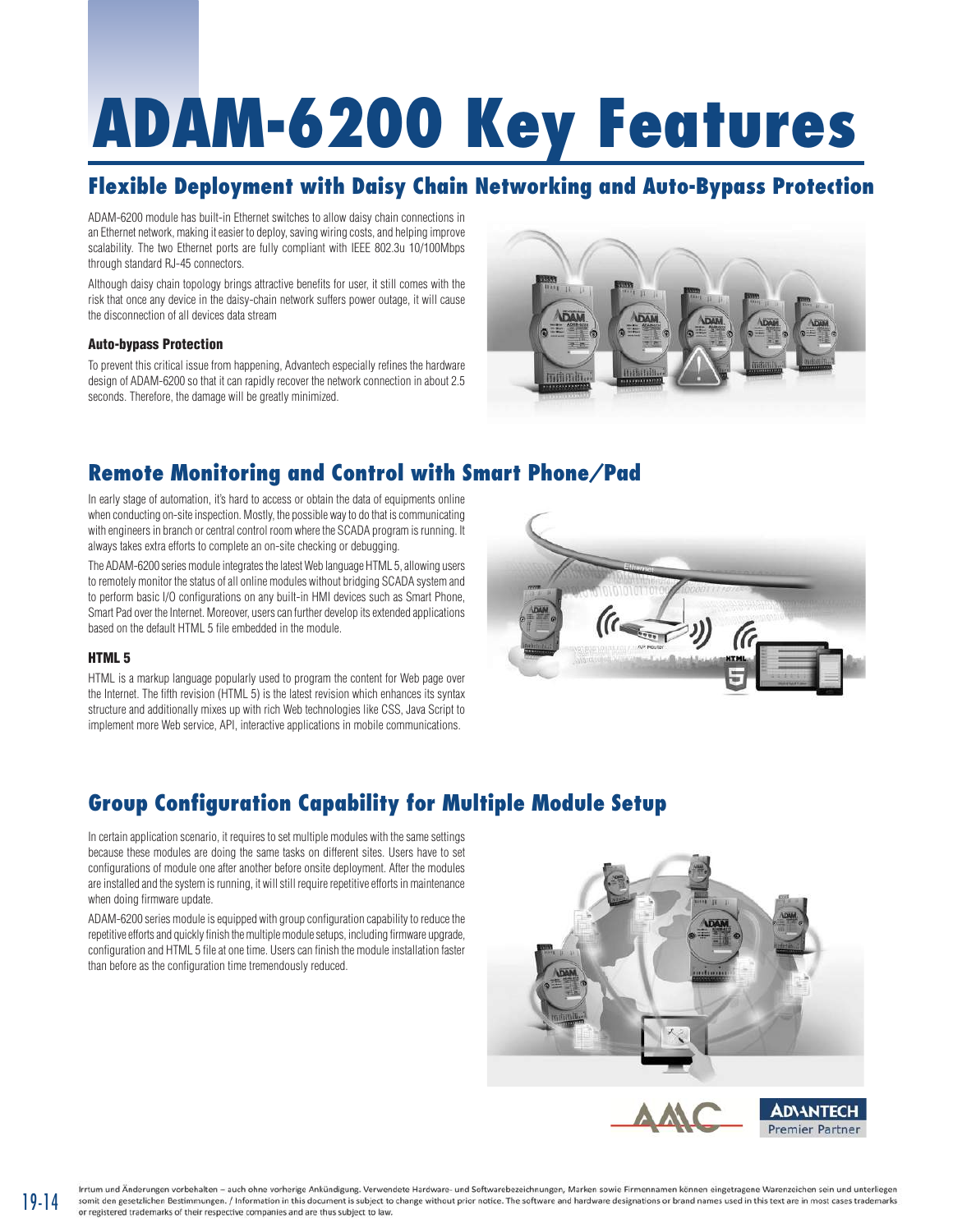## **ADAM-6200 Series Selection Guide**

Vertrieb durch AMC - Analytik & Messtechnik GmbH Chemnitz Heinrich-Lorenz-Str. 55 Tel.: +49/371/38388-0 nermun-Lurenz-Sut, 33 Ter.: +++9/371/38388-99<br>09120 Chemnitz Fax: +49/371/38388-99<br>E-Mail: info@amc-systeme.de Web: www.amc-systeme.de

> Ethernet I/O Modules 10

DAQ Boards **20** 

Signal Conditioning **21** 

Industrial USB I/O Modules

**22** 

|                               | Model                                   | ADAM-6217                                            | ADAM-6218                                                              | ADAM-6224                                    | ADAM-6250                         | ADAM-6251                           | ADAM-6256 | ADAM-6260                   | ADAM-6266      |  |
|-------------------------------|-----------------------------------------|------------------------------------------------------|------------------------------------------------------------------------|----------------------------------------------|-----------------------------------|-------------------------------------|-----------|-----------------------------|----------------|--|
|                               | Interface                               |                                                      |                                                                        |                                              |                                   | 10/100Mbps Ethernet                 |           |                             |                |  |
| Analog Input                  | Channels                                | 8                                                    | 6                                                                      |                                              |                                   |                                     |           |                             |                |  |
|                               | Input Impedance                         | $>10M\Omega$<br>(voltage)<br>120 $\Omega$ (current)  | $>1$ ΜΩ (voltage)<br>120 $\Omega$ (current)                            |                                              |                                   |                                     |           |                             |                |  |
|                               | Voltage Input                           | ± 150mV,<br>± 500mV,<br>± 1V, ± 5V,<br>± 10V         | $±$ 50mV,<br>± 100mV,<br>± 500mV,<br>± 1V, ± 2.5V                      |                                              |                                   |                                     |           |                             |                |  |
|                               | <b>Current Input</b>                    | $0 \sim 20$ mA,<br>$4 \sim 20mA$ ,<br>± 20mA         | $0 \sim 20mA$ ,<br>$4 \sim 20mA$ ,<br>$±$ 20mA                         |                                              |                                   |                                     |           |                             |                |  |
|                               | <b>Sampling Rate</b><br>(sample/second) | 10                                                   | 10                                                                     |                                              |                                   |                                     |           |                             |                |  |
|                               | <b>Direct Sensor</b><br>Input           |                                                      | J, K, T, E,<br>R, S, B<br>Thermocouple                                 |                                              |                                   |                                     |           |                             |                |  |
|                               | Burn-out<br><b>Detection</b>            | Yes (4~20 mA)                                        | Yes<br>(TC, 4~20 mA)                                                   |                                              |                                   |                                     |           |                             |                |  |
|                               | <b>Resolution</b>                       | 16-bit                                               | 16-bit                                                                 | $\overline{\phantom{a}}$                     |                                   |                                     |           |                             |                |  |
|                               | Accuracy                                |                                                      | ± 0.1% of FSR (Voltage) at 25°C<br>$\pm$ 0.2% of FSR (Current) at 25°C |                                              |                                   |                                     |           |                             |                |  |
|                               | Channels                                |                                                      |                                                                        | $\overline{4}$                               |                                   |                                     |           |                             |                |  |
| Analog Output                 | <b>Voltage Output</b>                   |                                                      |                                                                        | $0 - 5V$ ,<br>$0 \sim 10V, \pm 5V,$<br>± 10V |                                   |                                     |           |                             |                |  |
|                               | <b>Current Output</b>                   |                                                      |                                                                        | $0 \sim 20$ mA,<br>$4 \sim 20mA$             |                                   |                                     |           |                             |                |  |
|                               | <b>Resolution</b>                       | ÷,                                                   |                                                                        | 12-bit                                       |                                   |                                     |           |                             |                |  |
|                               | Input Channels                          |                                                      |                                                                        | 4 (Dry contact<br>only)                      | 8                                 | 16                                  |           |                             | $\overline{4}$ |  |
|                               | <b>Output Channels</b>                  |                                                      |                                                                        |                                              | 7 (Sink)                          |                                     | 16 (Sink) |                             |                |  |
| Digital Input/Output          | <b>Relay Output</b>                     |                                                      |                                                                        |                                              |                                   |                                     |           | 6 (5 Form C<br>$+1$ Form A) | 4 (Form C)     |  |
|                               | <b>Contact Rating</b>                   |                                                      |                                                                        |                                              |                                   |                                     |           | 30 V <sub>DC</sub> @ 5A     | 250 VAC @ 5A   |  |
|                               | Counter Input                           |                                                      |                                                                        |                                              | 3kHz                              | 3kHz                                |           |                             | 3kHz           |  |
|                               | Frequency Input                         |                                                      |                                                                        |                                              | 3kHz                              | 3kHz                                |           |                             | 3kHz           |  |
|                               | <b>Pulse Output</b>                     |                                                      |                                                                        |                                              | 5kHz                              | $\overline{\phantom{a}}$            | 5kHz      | 5kHz                        | 5kHz           |  |
|                               | <b>LED</b> Indicator                    |                                                      |                                                                        |                                              | 8 DI, 7 DO                        | 16 DI                               | 16 DO     | 6RL                         | 4 DI, 4 RL     |  |
|                               | <b>Power Consumption</b>                | 3.5W                                                 | 3.5W                                                                   | 6W                                           | 3W                                | 2.7W                                | 3.2W      | 4.5W                        | 4.2W           |  |
|                               | <b>Isolation Voltage</b>                |                                                      |                                                                        |                                              | 2,500 VDC                         |                                     |           |                             |                |  |
| <b>Watchdog Timer</b>         |                                         | System (1.6 seconds)<br>Communication (Programmable) |                                                                        |                                              |                                   |                                     |           |                             |                |  |
| <b>Communication Protocol</b> |                                         |                                                      |                                                                        |                                              |                                   | Modbus TCP, TCP/IP, UDP, HTTP, DHCP |           |                             |                |  |
| Power Requirement             |                                         | 10 - 30 $V_{DC}$ (24 $V_{DC}$ standard)              |                                                                        |                                              |                                   |                                     |           |                             |                |  |
| <b>Opeation Temperature</b>   |                                         | $-10 \sim 70^{\circ}$ C (14 ~ 158°F)                 |                                                                        |                                              |                                   |                                     |           |                             |                |  |
| Storage Temperature           |                                         | $-20 \sim 80^{\circ}$ C ( $-4 \sim 176^{\circ}$ F)   |                                                                        |                                              |                                   |                                     |           |                             |                |  |
| <b>Operating Humidity</b>     |                                         | $20 \sim 95\%$ RH (non-condensing)                   |                                                                        |                                              |                                   |                                     |           |                             |                |  |
| <b>Storage Humidity</b>       |                                         |                                                      |                                                                        |                                              | $0 \sim 95\%$ RH (non-condensing) |                                     |           |                             |                |  |
| Page                          |                                         | 19-16                                                | 19-16                                                                  | 19-16                                        | 19-17                             | 19-17                               | 19-17     | 19-18                       | 19-18          |  |

NEW (NEW (NEW NEW NEW NEW NEW NEW) (NEW NEW

![](_page_2_Figure_3.jpeg)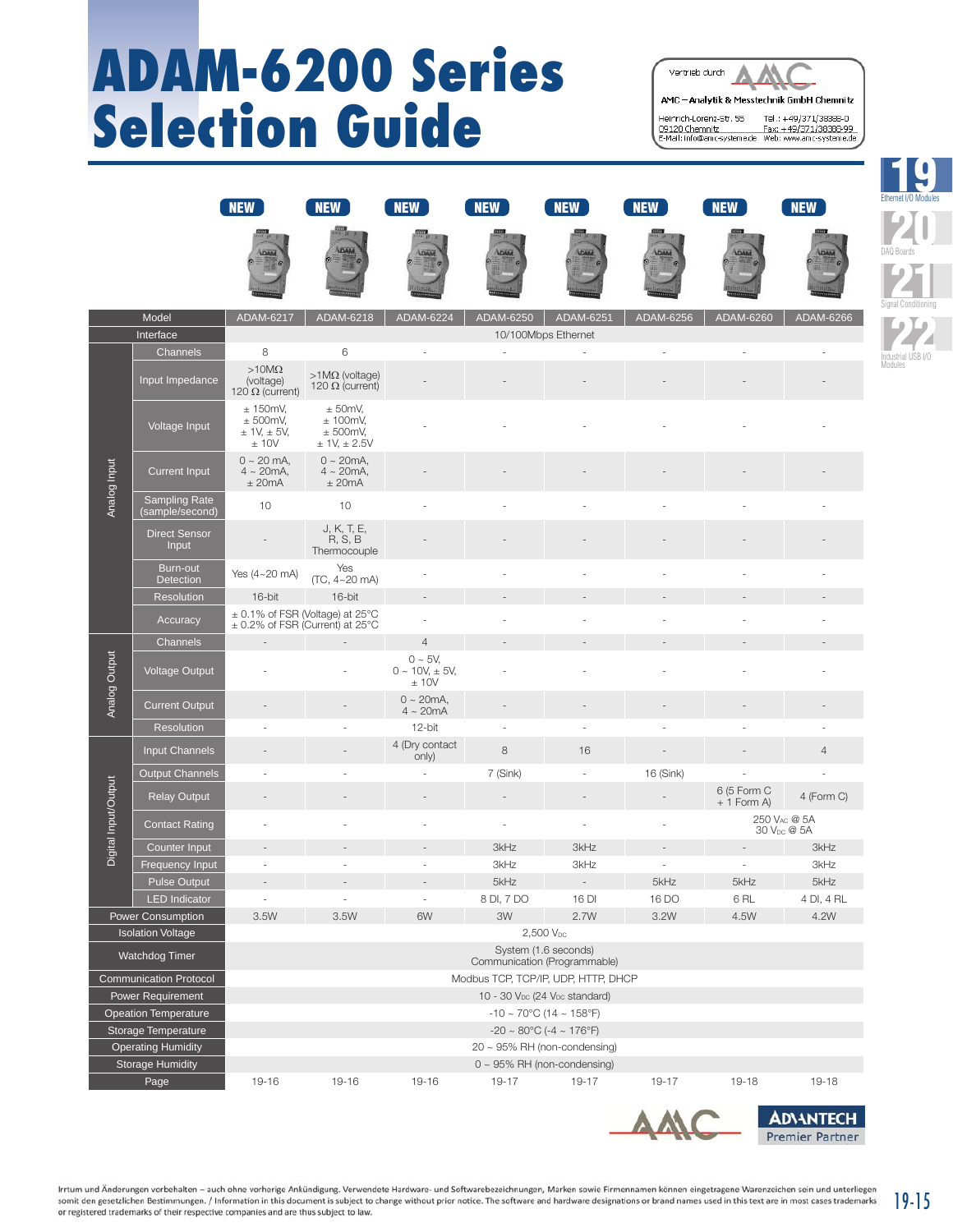## **ADAM-6217 ADAM-6218 ADAM-6224**

8-ch Isolated Analog Input Modbus TCP Module

6-ch Thermocouple Input Modbus TCP Module

4-ch Isolated Analog Output Modbus TCP Module

![](_page_3_Picture_4.jpeg)

**ADAM-6217**

## **Specifications**

#### Analog Input

- **Channels** 8 (differential) **Input Impedance**  $> 10 M\Omega$  (voltage) 120  $\Omega$  (current)
- **lnput Type** mV, V, mA **lnput Range**  $\pm$ 150 mV,  $\pm$ 500 mV,  $\pm$ 1 V,
- 
- **Span Drift**  $\pm 30$  ppm/ $\degree$ C
- $\bullet$  **Zero Drift**  $\pm 6 \mu V$ /°C
- **Resolution** 16-bit
- **Accuracy**  $\pm 0.1\%$  of FSR (Voltage) at
- **Sampling Rate** 10 sample/second (total)
- **CMR @ 50/60 Hz** 92 dB
- **NMR @ 50/60 Hz 60 dB**<br> **Common Mode 200 V<sub>pc</sub>**
- **Common Mode**

## **Ordering Information**

![](_page_3_Picture_21.jpeg)

25°C

25°C

±5 V, ±10 V, 0~20 mA, 4~20 mA, ±20 mA

± 0.2% of FSR (Current) at

![](_page_3_Picture_22.jpeg)

## **Common Specifications**

#### General

- **Ethernet** 2-port 10/100 Base-TX (for Daisy Chain)<br>**Protocol** Modbus/TCP, TCP/IP, UDP, HTTP, DHCP
- **Protocol** Modbus/TCP, TCP/IP, UDP, HTTP, DHCP<br> **Connector** Plug-in 5P/15P screw terminal blocks
- **Connector** Plug-in 5P/15P screw terminal blocks<br>**Power Input** 10 30 V<sub>pc</sub> (24 V<sub>pc</sub> standard)
- 
- 
- 
- 
- **Power Input** 10 30 V<sub>DC</sub> (24 V<sub>DC</sub> standard)<br> **Watchdog Timer** System (1.6 seconds) System (1.6 seconds) Communication (Programmable) **Dimensions** 110 x 60 x 27 mm<br>**Protection** Built-in TVS/ESD r **Protection** Built-in TVS/ESD protection Power Reversal protection Over Voltage protection: +/- 35Vpc Isolation protection: 2500 V<sub>pc</sub> **Power Consumption** ADAM-6217: 3.5W @ 24 VDC ADAM-6218: 3.5W @ 24 VDC ADAM-6224: 6W @ 24 VDC

![](_page_3_Picture_33.jpeg)

## **Specifications**

#### Analog Input

- **Channels** 6 (differential)
- **Input Impedance**  $> 1$  M $\Omega$  (voltage)
- **lnput Type** mV, V, mA, Thermocouple
- **Temperature Range**
	- **J** -210 ~ 1,200°C **R** 0 ~ 1,768°C  $-270 - 1,372^{\circ}$ C **S** 0 ~ 1,768°C **T**  $-270 \sim 400^{\circ}$ C **B**  $200 \sim 1,820^{\circ}$ C **E**  $-270 - 1,000$ °C

4~20 mA

120  $\Omega$  (current)

- **Voltage/Current** ±50 mV, ±100 mV, **Input Range**  $\pm 500$  mV,  $\pm 1$  V,  $\pm 2.5$  V,
- **Span Drift**  $\pm 30$  ppm/ $\degree$ C
- **zero Drift**  $\pm 6 \mu V$ <sup>o</sup>C
- **Resolution** 16-bit
- 
- 
- 
- **CMR @ 50/60 Hz** 92 dB<br>**NMR @ 50/60 Hz** 60 dB **NMR @ 50/60 Hz**
- **High Common Mode** 200 V<sub>DC</sub>

## **Ordering Information**

- 
- **ADAM-6218** 6-ch Isolated Thermocouple Input Modbus TCP Module

![](_page_3_Picture_53.jpeg)

## **Specifications**

#### Analog Output

- **Channels** 4<br>**Constant impedance**  $4$  2.1  $\Omega$
- **Output Impedance** 2.1 Ω<br>**Output Settling Time** 20 us
- **Output Settling Time** 20 μs<br>**Driving Load** Voltage: 2kΩ
- **Driving Load**
- **Programmable**  $0.125 \sim 128$  mA/sec<br> **Output Slope**  $0.0625 \sim 64$  V/sec
- **Dutput Type<br>Dutput Range**
- 

**Resolution** 

- **Accuracy**  $\pm 0.3\%$  of FSR (Voltage) at
- 
- ±20 mA, 0~20 mA,
	-
	-
- 25°C
- 25°C
- **Sampling Rate** 10 sample/second (total)
	-
	-
- **Support Inverted DI Status Support Trigger to Startup or Safety Value Ordering Information**
	-

```
 ADAM-6224 4-ch Isolated Analog Output 
          Modbus TCP Module
```
Current: 500 Ω

0.0625 ~ 64 V/sec<br>V mA

25°C

at 25°C

**Drift** ± 50 ppm/°C

 $0 - 5$  V,  $0 - 10$  V,  $\pm$  5 V,  $\pm$  10 V 0 ~ 20 mA, 4 ~ 20 mA

± 0.5% of FSR (Current)

Logic 1: Closed to DGND

#### Features

- Daisy chain connection with auto-bypass protection
- Remote monitoring and control with smart phone/pad
- Group configuration capability for multiple module setup
- Flexible user-defined Modbus address
- **Intelligent control ability by Peer-to-Peer and GCL function**
- Multiple protocol support: Modbus TCP, TCP/IP, UDP, HTTP, DHCP Web language support: XML, HTML 5, Java Script
- 
- **System configuration backup User Access Control**

#### Environment

- **Derating Temperature**  $-10 \sim 70^{\circ}$ C (14 ~ 158°F)<br>**Storage Temperature**  $-20 \sim 80^{\circ}$ C (-4 ~ 176°F)
	- Storage Temperature<br>Operating Humidity
- -
- **Operating Humidity** 20 ~ 95% RH (non-condensing) 0 ~ 95% RH (non-condensing)
- Irrtum und Änderungen vorbehalten auch ohne vorherige Ankündigung. Verwendete Hardware- und Softwarebezeichnungen, Marken sowie Firmennamen können eingetragene Warenzeichen sein und unterliegen somit den gesetzlichen Bestimmungen. / Information in this document is subject to change without prior notice. The software and hardware designations or brand names used in this text are in most cases trademarks or registe

19-16

**Accuracy**  $\pm 0.1\%$  of FSR (Voltage) at **Current Load Resistor**  $0 \sim 500 \Omega$ <br>**- Drift**  $+50 \text{ nom/}$ 

± 0.2% of FSR (Current) at

### Digital Input **Channels** 4 (Dry Contact only)<br>**Dry Contact** Logic 0: Open **- Dry Contact Support DI Filter**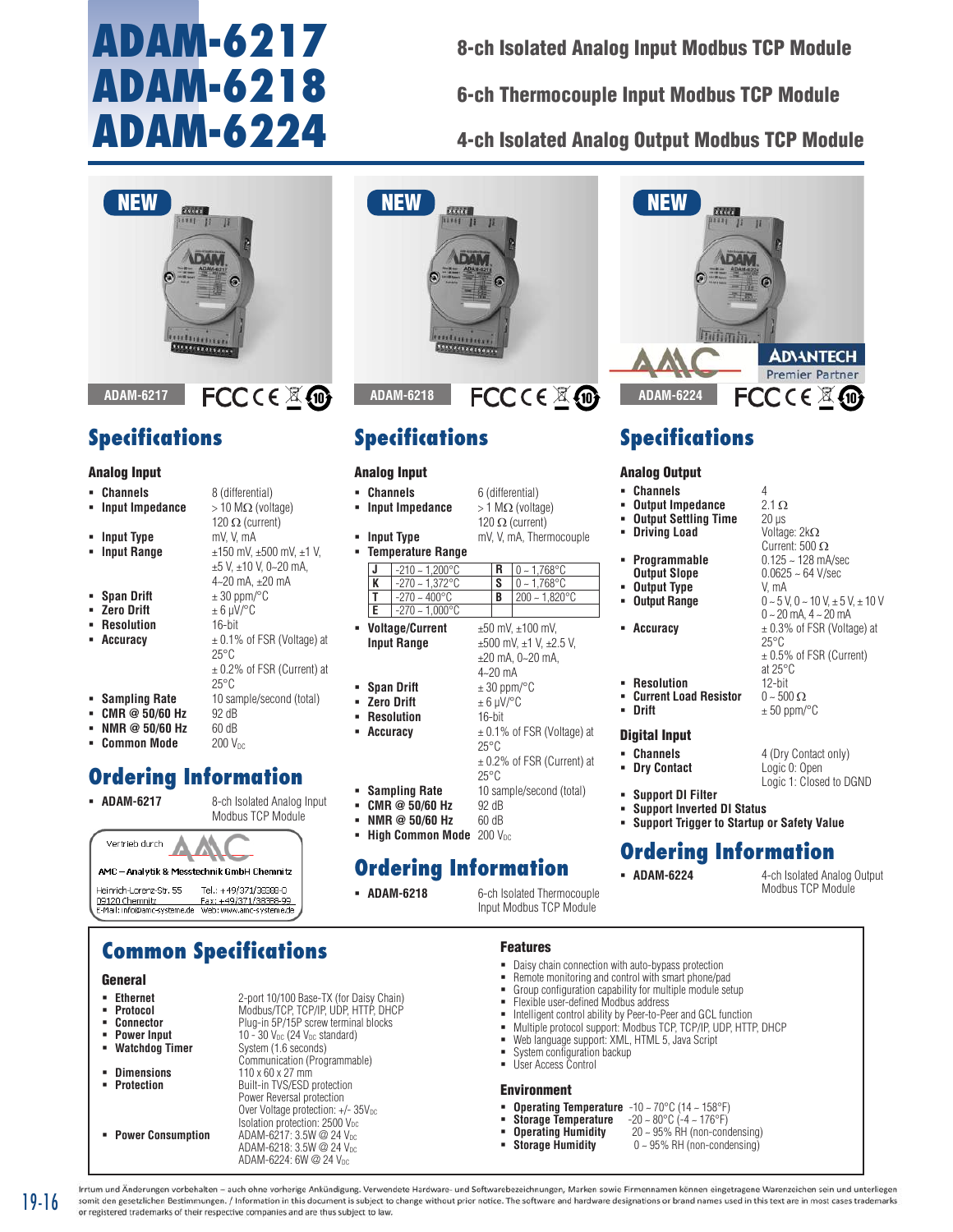## **ADAM-6250 ADAM-6251 ADAM-6256**

15-ch Isolated Digital I/O Modbus TCP Module 16-ch Isolated Digital Input Modbus TCP Module

16-ch Isolated Digital Output Modbus TCP Module

![](_page_4_Picture_3.jpeg)

## **Common Specifications**

#### General

| <b>Ethernet</b><br><b>LED</b> Indication<br>٠ | 2-port 10/100 Base-TX (for Daisy Chain)<br>ADAM-6250: 8 DI + 7 DO<br>ADAM-6251: 16 DI<br>ADAM-6256: 16 DO                                        |
|-----------------------------------------------|--------------------------------------------------------------------------------------------------------------------------------------------------|
| Protocol                                      | Modbus/TCP, TCP/IP, UDP, HTTP, DHCP                                                                                                              |
| Connector<br>٠                                | Plug-in 5P/15P screw terminal blocks                                                                                                             |
| <b>Power Input</b>                            | 10 - 30 $V_{DC}$ (24 $V_{DC}$ standard)                                                                                                          |
| <b>Watchdog Timer</b>                         | System (1.6 seconds)<br>Communication (Programmable)                                                                                             |
| <b>Dimensions</b>                             | 110 x 60 x 27 mm                                                                                                                                 |
| <b>Protection</b>                             | Built-in TVS/ESD protection<br>Power Reversal protection<br>Over Voltage protection: $+/- 35V_{DC}$<br>Isolation protection: $2500V_{\text{nc}}$ |
| <b>Power Consumption</b>                      | ADAM-6250: 3 W @ 24 Vnc<br>ADAM-6251: 2.7 W @ 24 Vpc<br>ADAM-6256: 3.2 W @ 24 V <sub>pc</sub>                                                    |

#### Features

- Daisy chain connection with auto-bypass protection
- Remote monitoring and control with smart phone/pad
- Group configuration capability for multiple module setup
- **DI/O LED Indication**
- **Flexible user-defined Modbus address.**
- $\blacksquare$  Intelligent control ability by Peer-to-Peer and GCL function
- Multiple protocol support: Modbus TCP, TCP/IP, UDP, HTTP, DHCP

AMC - Analytik & Messtechnik GmbH Chemnitz

Tel.: +49/371/38388-0 Fax: +49/371/38388-99<br>Web: www.amc-systeme.de

Heinrich-Lorenz-Str. 55

09120 Chemnitz<br>E-Mail: info@amc-systeme.de

- Web language support: XML, HTML 5, Java Script
- **System configuration backup**
- User Access Control

#### Environment

- **Operating Temperature** -10 ~ 70°C (14 ~ 158°F)
- **Storage Temperature** -20 ~ 80°C (-4 ~ 176°F)
- **Operating Humidity** 20 ~ 95% RH (non-condensing)
- **Storage Humidity**  $0 \sim 95\%$  RH (non-condensing)

Irrtum und Änderungen vorbehalten - auch ohne vorherige Ankündigung, Verwendete Hardware- und Softwarebezeichnungen, Marken sowie Firmennamen können eingetragene Warenzeichen sein und unterliegen somit den gesetzlichen Bestimmungen. / Information in this document is subject to change without prior notice. The software and hardware designations or brand names used in this text are in most cases trademarks 19-17 or registered trademarks of their respective companies and are thus subject to law.